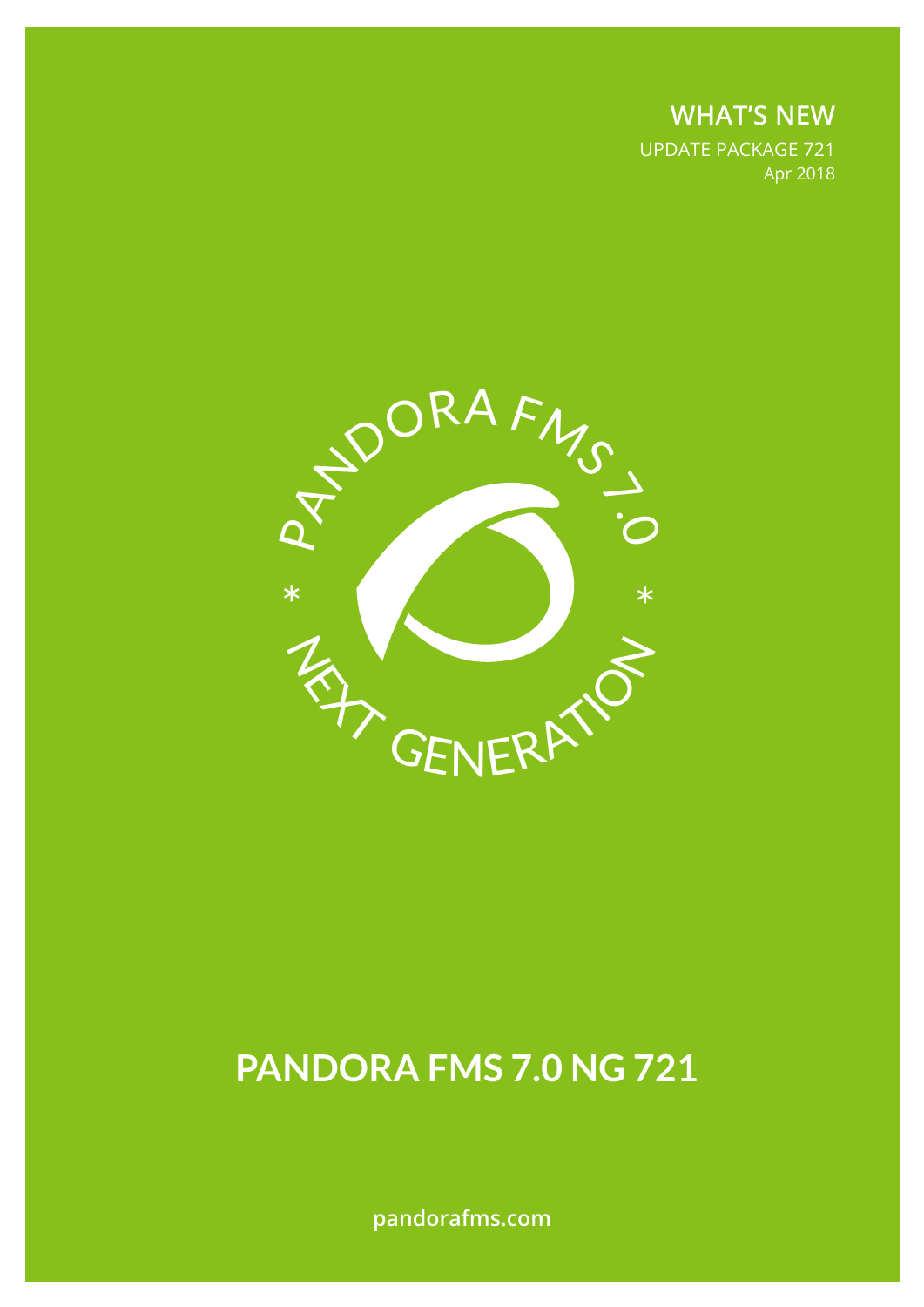

# WHAT'S NEW IN PANDORA FMS 7.0 NG 721

This last update package of Pandora FMS 7.0 NG contains improvements as well as visual changes and includes the resolution of some problems. A list of the most important changes can be found below.

### **Visual Enhancements**

- **\*** Changes in the audit log.
- **\*** Tree view for non-initiated agents or modules.

| Found items: 10                                                                                      |                        |                             |
|------------------------------------------------------------------------------------------------------|------------------------|-----------------------------|
| $\circ$                                                                                              |                        |                             |
| $\qquad \qquad \Box$ Applications (83 : 68 : 4 : 11)                                                 |                        |                             |
| $\Box$ 0 192.168.50.11b (3 : 1 : 2)                                                                  |                        |                             |
| $\Box$ 0 192.168.50.12 (4 : 1 : 1 : 2)                                                               |                        |                             |
| $\Box$ 0 192.168.50.14 (3:3)                                                                         |                        |                             |
| $\Box$ 0 192.168.50.18 (1 : 1)                                                                       |                        |                             |
| $\Box$ 0 192.168.50.20 (1 : 1)                                                                       |                        |                             |
| $\Box$ 0 192.168.50.253 (18:18)                                                                      |                        |                             |
| $\Box$ 0 192.168.50.3 (1 : 1)                                                                        |                        |                             |
| $\bigoplus$ 0 192.168.50.30 (1:1)                                                                    |                        |                             |
| $\bigoplus$ 0 192.168.50.31 (1:1)                                                                    |                        |                             |
| $\Box$ 0 192.168.50.4 (1:1)                                                                          |                        |                             |
| $\begin{array}{ c c c c }\n\hline\n\vdots\n\end{array}$ 0 192.168.50.40 (1 : 1)                      |                        |                             |
| $\Box$ 0 192.168.50.5 (1 : 1)                                                                        |                        |                             |
| $\Box$ 0 192.168.50.51 (1:1)                                                                         |                        |                             |
| $\Box$ 0 192.168.50.52 (1:1)                                                                         |                        |                             |
| $\Box$ 0 192.168.50.53 (1:1)                                                                         |                        |                             |
| $\Box$ 0 192.168.50.54 (1:1)                                                                         |                        |                             |
| $\Box$ 0 192.168.50.69 (1:1)                                                                         | <b>Name</b>            | <b>CHECK PORT 59535/TCP</b> |
| $\begin{array}{ c c c c c }\hline \cdots & \bullet & \bullet & 213 & (3:1:1:1)\\ \hline \end{array}$ | <b>Interval</b>        | 5 minutes                   |
| $\blacksquare$ $\blacksquare$ $\blacksquare$ Check port 59535/TCP                                    | <b>Warning status</b>  | Min.: 0                     |
| → ■ 図 Ⅲ Host Alive                                                                                   |                        | Max:0                       |
| Le 图 図   III Host Latency                                                                            | <b>Critical status</b> | Min.: 0<br>Max: 0           |
| $\Box$ 0 214 (3 : 1 : 1 : 1)                                                                         | Module group           | Application                 |
| $\mathbb{H}$ 0 215 (3 : 1 : 1 : 1)                                                                   | <b>Description</b>     |                             |
| $\Box$ 0 216 (3 : 1 : 1 : 1)                                                                         | <b>Tags</b>            | <b>N/A</b>                  |
| $\mathbb{H} \bullet 217(3:1:1:1)$                                                                    | <b>Last data</b>       | No data                     |
|                                                                                                      |                        |                             |
| $\mathbb{H} \bullet 218(3:1:1:1)$                                                                    |                        |                             |

- **Mejoras visuales \*** Digital clocks.
	- **\*** Graph values.
	- **\*** Elements of each of the specific profiles.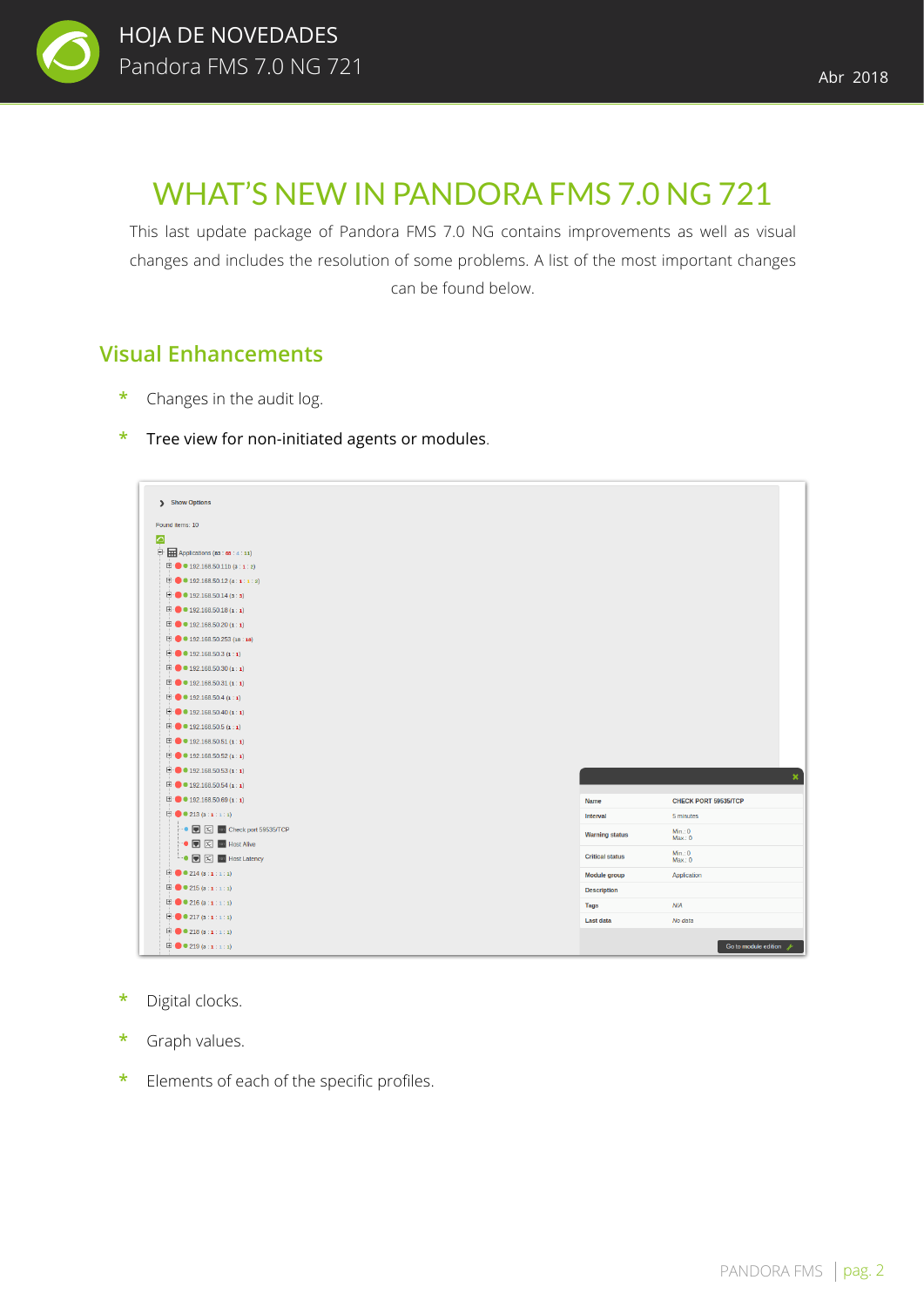

**SQL graphics** of custom reports.



**\*** Network Map Relationships.

- **\*** Dashboards in Firefox.
- **\*** Description of the MIBs in the SNMP queries from the Pandora FMS console.
- Full scale reports of network interface type in the meta console.
- **\*** Non-initiated agents in the tree view of the metaconsole.

#### **New features**

- **\*** It is now possible to apply templates to an agent using API/CLI.
- **\*** Assigning tags to events once they have been created.
- **\*** Implementation of secondary groups.
- **\*** Migration of agents from the meta console via API/CLI.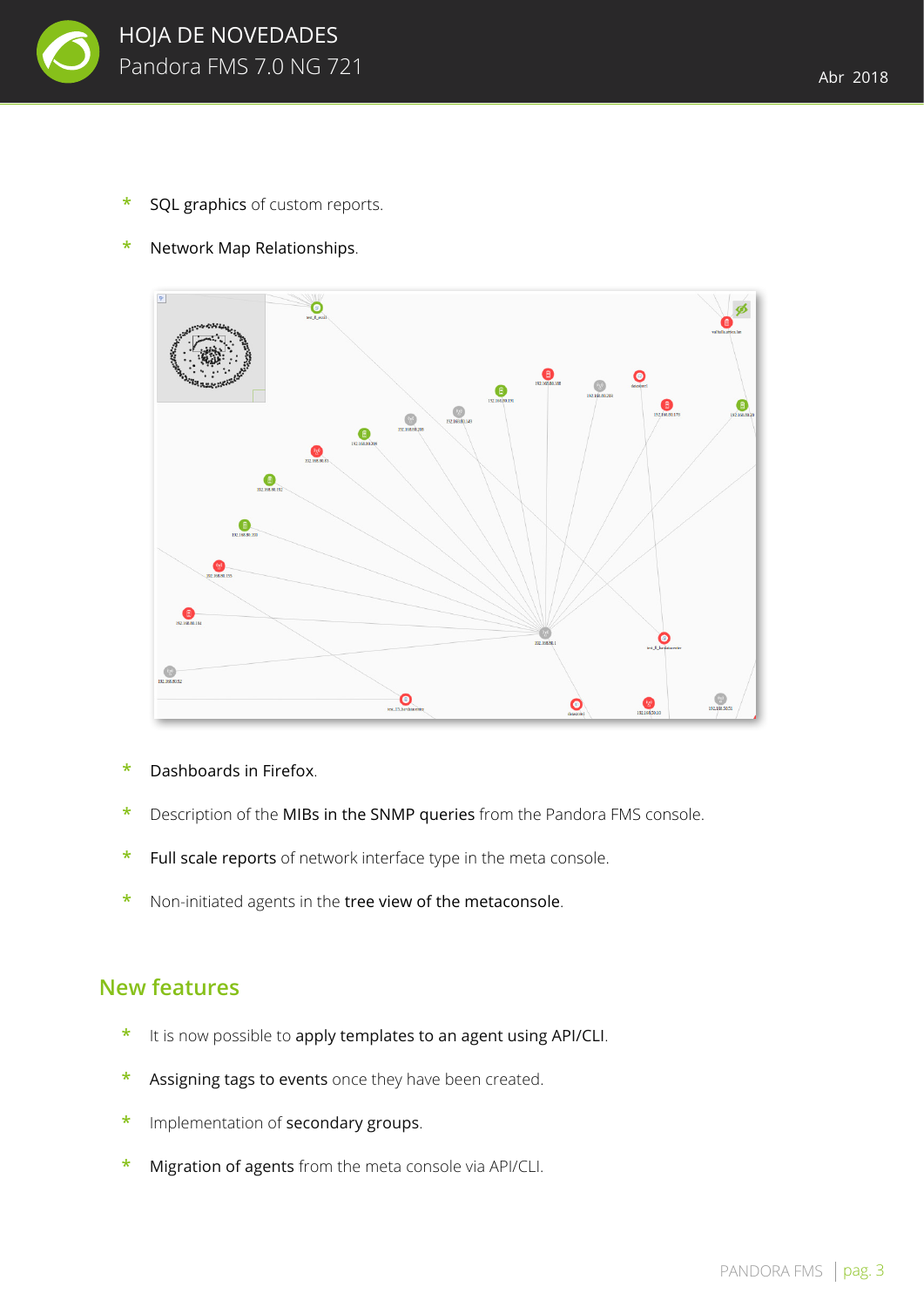

#### **Regarding cluster functionality**

|                      |                                                                                                                                                                                                                                                                                                                                                                                                                                                                                                                               | <b>CLUSTER DETAIL * MY APACHE CLUSTER</b> |                                                                                                                   |                                                                    |                |                   |                  |              |                                           | * 国 |
|----------------------|-------------------------------------------------------------------------------------------------------------------------------------------------------------------------------------------------------------------------------------------------------------------------------------------------------------------------------------------------------------------------------------------------------------------------------------------------------------------------------------------------------------------------------|-------------------------------------------|-------------------------------------------------------------------------------------------------------------------|--------------------------------------------------------------------|----------------|-------------------|------------------|--------------|-------------------------------------------|-----|
|                      | $\bullet$<br>$\bullet$<br>Apagle server 12<br>Apache server 8<br>$\bullet$<br>۵<br>۵<br>Apache server 13<br>bache server 10<br>$\bullet$<br>Q<br>Apache server<br>Apache server 2<br>Apache server 9<br>۵<br>۵<br>Apache server 16<br>⊕<br>Ø<br>Apache server<br>Medicate bases<br>Apache server 20<br>$\bullet$<br>۵<br>Apache server 4<br>Apache server 14<br>۵<br>ၜ<br>◉<br>۰<br>Apache server 17<br>Apache server 7<br>Apache server 5<br>Apache server 15<br>6<br>Θ<br>$\bullet$<br>Apache server 19<br>Apache server 11 |                                           | Cluster status<br>O                                                                                               |                                                                    |                |                   |                  |              |                                           |     |
| O<br>Apache server 1 |                                                                                                                                                                                                                                                                                                                                                                                                                                                                                                                               |                                           | <b>Latest update</b><br>2 minute/s 57 second/s ago                                                                |                                                                    |                |                   |                  |              |                                           |     |
|                      |                                                                                                                                                                                                                                                                                                                                                                                                                                                                                                                               |                                           |                                                                                                                   | Apache running<br>Connections opened<br>Network Traffic (Incoming) |                | Common modules    |                  |              | $\Delta$<br>I<br>$\overline{\phantom{a}}$ |     |
|                      |                                                                                                                                                                                                                                                                                                                                                                                                                                                                                                                               | Events (24h)<br>ш                         | 15:00 16:26 17:42 18:00 20:17 21:32 22:50 00:07 02:24 02:41 03:57 05:34 06:32 07:46 09:05 10:21 11:38 12:55 14:12 |                                                                    |                |                   |                  |              |                                           |     |
|                      | Type                                                                                                                                                                                                                                                                                                                                                                                                                                                                                                                          | Module name                               | Description                                                                                                       |                                                                    | <b>Status</b>  | <b>Thresholds</b> | Data             | Graph        | <b>Last contact</b>                       |     |
|                      | $\sim$                                                                                                                                                                                                                                                                                                                                                                                                                                                                                                                        | Apache running                            | Simulation of big number with absolute nosense, real like it                                                      |                                                                    |                | 050 - 0300        | 70               | <b>交</b>     | 3 minutes 02 seconds                      |     |
|                      | d.                                                                                                                                                                                                                                                                                                                                                                                                                                                                                                                            | Cluster status                            | Cluster status information module                                                                                 |                                                                    |                | $01 - 02$         | $\mathbf{1}$     | 因量           | 3 minutes 02 seconds                      |     |
|                      | $\mathbf{r}$                                                                                                                                                                                                                                                                                                                                                                                                                                                                                                                  | Connections opened                        | Network connections used in this machine                                                                          |                                                                    |                | NA - 0/100        | 15               | 図 ■          | 3 minutes 02 seconds                      |     |
|                      | $\sim$                                                                                                                                                                                                                                                                                                                                                                                                                                                                                                                        | Network Traffic (incoming)                | Network throughtput for incoming data                                                                             |                                                                    |                | NA - 0100         | $\bullet$        | <b>交</b> 104 | 3 minutes 02 seconds                      |     |
|                      | $\sim$                                                                                                                                                                                                                                                                                                                                                                                                                                                                                                                        | Network Traffic (Outgoing)                | Network throughtput for Outgoing data                                                                             |                                                                    |                | NA - 0/100        | 20               | 因 回          | 3 minutes 02 seconds                      |     |
|                      | $\sim$                                                                                                                                                                                                                                                                                                                                                                                                                                                                                                                        | WEB: customer portal petitions            |                                                                                                                   |                                                                    |                | NA - 0/100        | $\circ$          | ⊠ ■          | 3 minutes 02 seconds                      |     |
|                      | $\sim$                                                                                                                                                                                                                                                                                                                                                                                                                                                                                                                        | WEB: Main portal petitions                |                                                                                                                   |                                                                    |                | NA - 0/100        | $\bullet$        | 因量           | 3 minutes 02 seconds                      |     |
|                      | $\sim$                                                                                                                                                                                                                                                                                                                                                                                                                                                                                                                        | WEB: Services petitions                   |                                                                                                                   |                                                                    |                | NA - 0/100        | $\bullet$        | 安 134        | 3 minutes 02 seconds                      |     |
|                      |                                                                                                                                                                                                                                                                                                                                                                                                                                                                                                                               |                                           | General                                                                                                           |                                                                    |                |                   |                  |              |                                           |     |
| $\Box$               | $\blacksquare$                                                                                                                                                                                                                                                                                                                                                                                                                                                                                                                | Test_dani                                 |                                                                                                                   |                                                                    | <b>Talling</b> | NA-NA             | 0.03             | 図 皿          | 3 minutes 23 seconds                      |     |
|                      |                                                                                                                                                                                                                                                                                                                                                                                                                                                                                                                               |                                           | <b>Networking</b>                                                                                                 |                                                                    |                |                   |                  |              |                                           |     |
| $\Box$               | $\qquad \qquad \blacksquare$                                                                                                                                                                                                                                                                                                                                                                                                                                                                                                  | <b>Host Alive</b>                         |                                                                                                                   |                                                                    |                | NA-NA             | $\Delta$<br>0.04 | 因 回          | 1 minutes 20 seconds                      |     |
| $\Box$               | $\blacksquare$                                                                                                                                                                                                                                                                                                                                                                                                                                                                                                                | <b>Host Latency</b>                       |                                                                                                                   |                                                                    |                | 149/80 - 0/150    |                  | <b>交</b> 104 | 28 seconds                                |     |

- **\*** A group filter with recursion has been added.
- **\*** An agent search engine has been incorporated.
- **\*** ACL permissions have been optimized in both the cluster view and the creator.

#### **Additional improvements**

- **\*** The management of permissions in the scheduled tasks.
- **\*** The help of the agents.
- **\*** Login with SAML.
- **\*** The pagination of events after applying filters.
- **\*** SNMP modules with communities with entities.